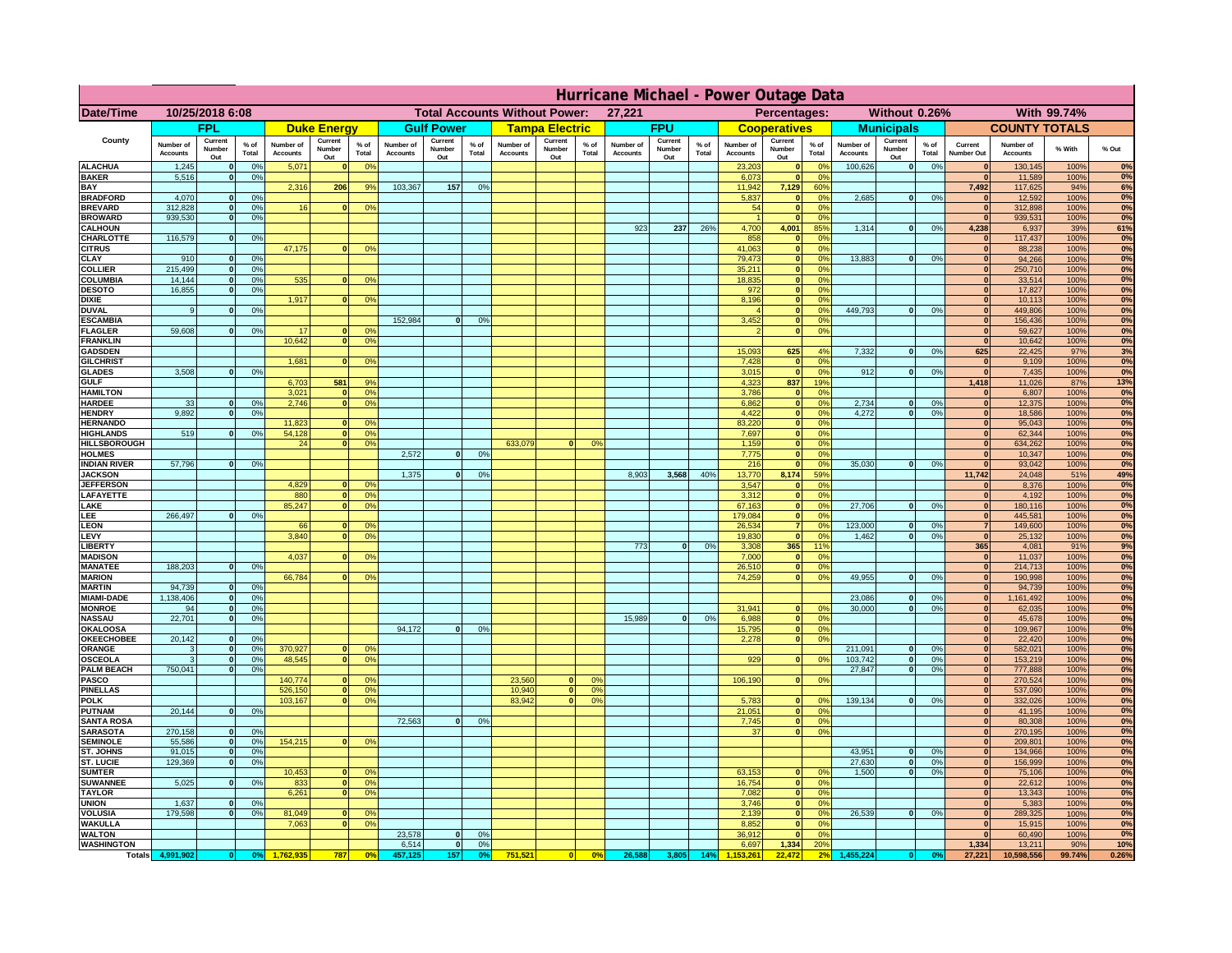# 10/25/2018 6:09 AM Hurricane Michael

| <b>Power Provider</b>                   | County              | <b>Number of Customers</b> | <b>Current Number Out</b> | <b>Outage Percentage</b> | <b>Estimated Restore Time</b> |
|-----------------------------------------|---------------------|----------------------------|---------------------------|--------------------------|-------------------------------|
| West Florida Electric Cooperative, Inc. | <b>JACKSON</b>      | 13,723                     | 8,127                     | 59.22%                   | >5 days                       |
| Gulf Coast Electric Cooperative, Inc.   | BAY                 | 11,942                     | 7,129                     | 59.70%                   | >5 days                       |
| Florida Public Utilities Corporation    | <b>JACKSON</b>      | 8,903                      | 3,568                     | 40.08%                   | >5 days                       |
| West Florida Electric Cooperative, Inc. | CALHOUN             | 2,852                      | 2,312                     | 81.07%                   | >5 days                       |
| Gulf Coast Electric Cooperative, Inc.   | <b>CALHOUN</b>      | 1,848                      | 1,689                     | 91.40%                   | >5 days                       |
| West Florida Electric Cooperative, Inc. | WASHINGTON          | 4,260                      | 1,225                     | 28.76%                   | >5 days                       |
| Gulf Coast Electric Cooperative, Inc.   | <b>GULF</b>         | 4,323                      | 837                       | 19.36%                   | >5 days                       |
|                                         |                     |                            |                           |                          |                               |
| Talquin Electric Cooperative, Inc.      | GADSDEN             | 15,093                     | 625                       | 4.14%                    | 72                            |
| Duke Energy                             | <b>GULF</b>         | 6,703                      | 581                       | 8.67%                    | TBD                           |
| Talquin Electric Cooperative, Inc.      | LIBERTY             | 3,308                      | 365                       | 11.03%                   | >5 days                       |
| Florida Public Utilities Corporation    | <b>CALHOUN</b>      | 923                        | 237                       | 25.68%                   | >5 days                       |
| Duke Energy                             | BAY                 | 2,316                      | 206                       | 8.89%                    | <b>TBD</b>                    |
| <b>Gulf Power Company</b>               | BAY                 | 103,367                    | 157                       | 0.15%                    | $24$                          |
| Gulf Coast Electric Cooperative, Inc.   | WASHINGTON          | 2,437                      | 109                       | 4.47%                    | >5 days                       |
| Gulf Coast Electric Cooperative, Inc.   | <b>JACKSON</b>      | 47                         | 47                        | 100.00%                  | >5 days                       |
| Talquin Electric Cooperative, Inc.      | LEON                | 26,534                     | $\overline{7}$            | 0.03%                    | 48                            |
| Central Florida Electric Cooperative    | <b>ALACHUA</b>      | 875                        | $\mathbf 0$               | 0.00%                    | <b>TBD</b>                    |
| Central Florida Electric Cooperative    | <b>DIXIE</b>        | 7,595                      | 0                         | 0.00%                    | TBD                           |
| Central Florida Electric Cooperative    | <b>GILCHRIST</b>    | 7,424                      | $\mathbf 0$               | 0.00%                    | Restored                      |
| Central Florida Electric Cooperative    | LAFAYETTE           | 9                          | $\mathbf 0$               | 0.00%                    | TBD                           |
| Central Florida Electric Cooperative    | LEVY                | 17,513                     | $\mathbf 0$               | 0.00%                    | Restored                      |
| Central Florida Electric Cooperative    | <b>MARION</b>       | 9                          | $\pmb{0}$                 | 0.00%                    | TBD                           |
|                                         |                     |                            |                           |                          |                               |
| Chattahoochee Electric                  | <b>GADSDEN</b>      | 1,173                      | $\mathbf 0$               | 0.00%                    | Restored                      |
| Choctawhatchee Electric Cooperative     | <b>HOLMES</b>       | 293                        | $\mathbf 0$               | 0.00%                    | Restored                      |
| Choctawhatchee Electric Cooperative     | <b>OKALOOSA</b>     | 15,795                     | $\mathbf 0$               | 0.00%                    | Restored                      |
| Choctawhatchee Electric Cooperative     | SANTA ROSA          | 201                        | $\pmb{0}$                 | 0.00%                    | Restored                      |
| Choctawhatchee Electric Cooperative     | <b>WALTON</b>       | 36,812                     | $\mathbf 0$               | 0.00%                    | Restored                      |
| City of Alachua                         | <b>ALACHUA</b>      | 4,426                      | $\mathbf 0$               | 0.00%                    | TBD                           |
| City of Bartow                          | <b>POLK</b>         | 11,790                     | $\mathbf 0$               | 0.00%                    | TBD                           |
| City of Blountstown                     | CALHOUN             | 1,314                      | $\pmb{0}$                 | 0.00%                    | Restored                      |
| City of Bushnell                        | <b>SUMTER</b>       | 1,500                      | $\mathbf 0$               | 0.00%                    | <b>TBD</b>                    |
| City of Clewiston                       | <b>HENDRY</b>       | 4,272                      | $\mathbf 0$               | 0.00%                    | <b>TBD</b>                    |
| City of Fort Meade                      | <b>POLK</b>         | 2,379                      | $\mathbf{0}$              | 0.00%                    | <b>TBD</b>                    |
| City of Havana                          | GADSDEN             | 1,391                      | $\mathbf 0$               | 0.00%                    | Restored                      |
| City of Leesburg                        | LAKE                | 22,000                     | $\mathbf 0$               | 0.00%                    | TBD                           |
|                                         |                     |                            | $\mathbf 0$               |                          |                               |
| City of Moore Haven                     | <b>GLADES</b>       | 912                        |                           | 0.00%                    | <b>TBD</b>                    |
| City of Mount Dora                      | LAKE                | 5,706                      | $\mathbf 0$               | 0.00%                    | <b>TBD</b>                    |
| City of Newberry                        | <b>ALACHUA</b>      | 1,727                      | $\pmb{0}$                 | 0.00%                    | TBD                           |
| City of Quincy                          | <b>GADSDEN</b>      | 4,768                      | $\mathbf 0$               | 0.00%                    | Restored                      |
| City of Starke                          | <b>BRADFORD</b>     | 2,685                      | $\mathbf 0$               | 0.00%                    | TBD                           |
| City of Tallahassee                     | LEON                | 123,000                    | $\mathbf 0$               | 0.00%                    | Restored                      |
| City of Vero Beach                      | <b>INDIAN RIVER</b> | 35,030                     | 0                         | 0.00%                    | <b>TBD</b>                    |
| City of Wauchula                        | HARDEE              | 2,734                      | $\mathbf 0$               | 0.00%                    | TBD                           |
| City of Williston                       | LEVY                | 1,462                      | 0                         | 0.00%                    | <b>TBD</b>                    |
| City of Winter Park                     | <b>ORANGE</b>       | 13,941                     | $\mathbf{0}$              | 0.00%                    | <b>TBD</b>                    |
| Clay Electric Cooperative               | <b>ALACHUA</b>      | 22,328                     | 0                         | 0.00%                    | <b>TBD</b>                    |
| Clay Electric Cooperative               | <b>BAKER</b>        | 2,476                      | $\pmb{0}$                 | 0.00%                    | <b>TBD</b>                    |
| Clay Electric Cooperative               | <b>BRADFORD</b>     | 5,837                      | 0                         | 0.00%                    | <b>TBD</b>                    |
| Clay Electric Cooperative               | <b>CLAY</b>         | 79,473                     | $\pmb{0}$                 | 0.00%                    | TBD                           |
| Clay Electric Cooperative               | COLUMBIA            | 16,922                     | $\pmb{0}$                 | 0.00%                    | <b>TBD</b>                    |
| Clay Electric Cooperative               | <b>DUVAL</b>        | $\overline{4}$             | $\pmb{0}$                 | 0.00%                    | TBD                           |
| Clay Electric Cooperative               |                     | $\overline{2}$             | 0                         |                          |                               |
|                                         | <b>FLAGLER</b>      |                            |                           | 0.00%                    | <b>TBD</b>                    |
| Clay Electric Cooperative               | <b>GILCHRIST</b>    | $\overline{4}$             | $\pmb{0}$                 | 0.00%                    | TBD                           |
| Clay Electric Cooperative               | LAKE                | 2,239                      | $\pmb{0}$                 | 0.00%                    | TBD                           |
| Clay Electric Cooperative               | LEVY                | 712                        | $\pmb{0}$                 | 0.00%                    | <b>TBD</b>                    |
| Clay Electric Cooperative               | <b>MARION</b>       | 16,301                     | 0                         | 0.00%                    | <b>TBD</b>                    |
| Clay Electric Cooperative               | PUTNAM              | 21,051                     | $\pmb{0}$                 | 0.00%                    | TBD                           |
| Clay Electric Cooperative               | SUWANNEE            | 5                          | 0                         | 0.00%                    | <b>TBD</b>                    |
| Clay Electric Cooperative               | <b>UNION</b>        | 3,746                      | $\pmb{0}$                 | 0.00%                    | TBD                           |
| Clay Electric Cooperative               | VOLUSIA             | 2,139                      | 0                         | 0.00%                    | TBD                           |
| Duke Energy                             | <b>ALACHUA</b>      | 5,071                      | $\pmb{0}$                 | 0.00%                    | Restored                      |
| Duke Energy                             | <b>BREVARD</b>      | 16                         | $\pmb{0}$                 | 0.00%                    | Restored                      |
| Duke Energy                             | <b>CITRUS</b>       | 47,175                     | $\pmb{0}$                 | 0.00%                    | Restored                      |
| Duke Energy                             | COLUMBIA            | 535                        | 0                         | 0.00%                    | Restored                      |
| <b>Duke Energy</b>                      | <b>DIXIE</b>        | 1,917                      | $\pmb{0}$                 | 0.00%                    | Restored                      |
|                                         |                     |                            | $\pmb{0}$                 |                          |                               |
| Duke Energy                             | <b>FLAGLER</b>      | 17                         |                           | 0.00%                    | Restored                      |
| <b>Duke Energy</b>                      | <b>FRANKLIN</b>     | 10,642                     | $\pmb{0}$                 | 0.00%                    | Restored                      |
| Duke Energy                             | <b>GILCHRIST</b>    | 1,681                      | 0                         | 0.00%                    | Restored                      |
| Duke Energy                             | <b>HAMILTON</b>     | 3,021                      | $\mathbf 0$               | 0.00%                    | Restored                      |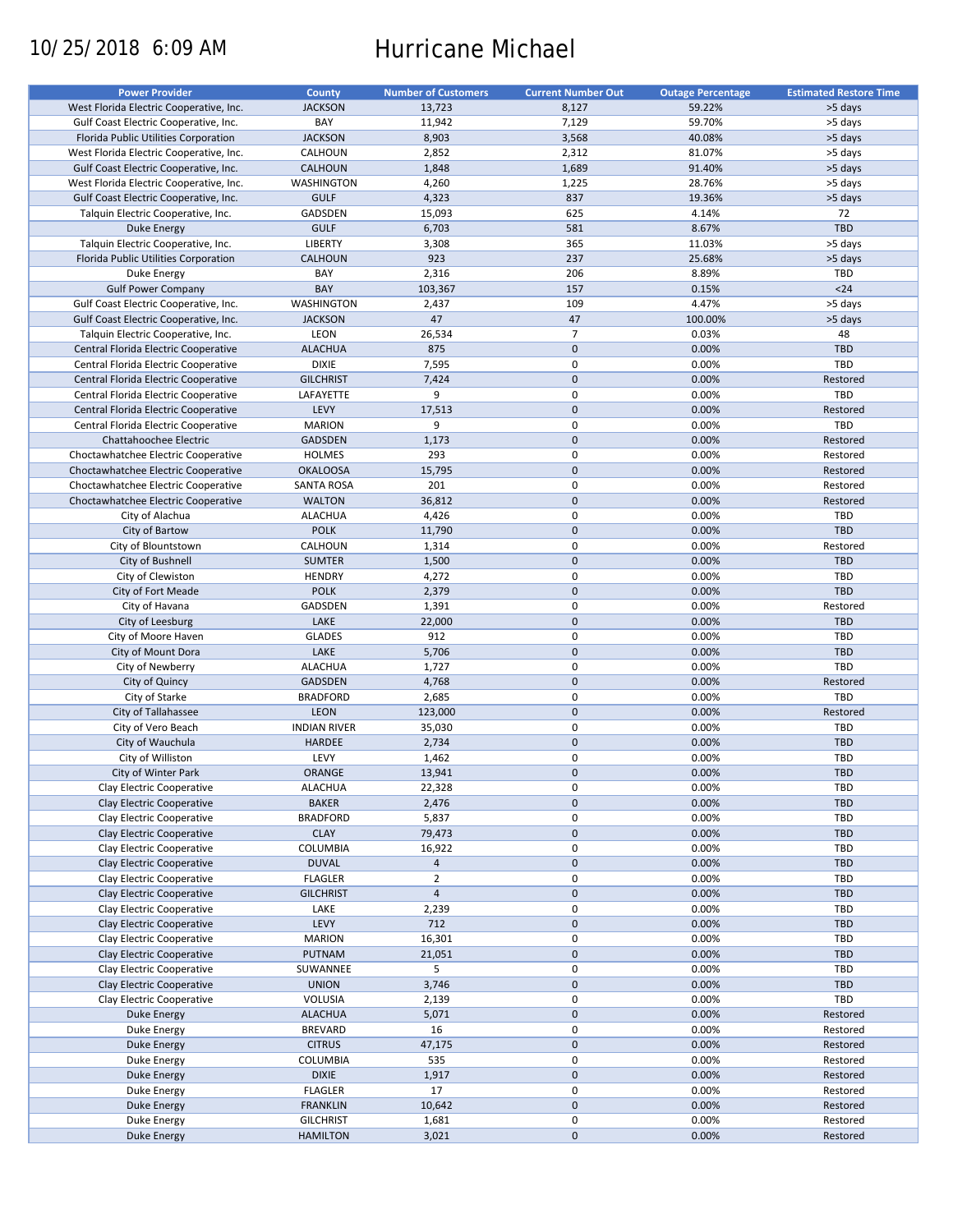### 10/25/2018 6:09 AM Hurricane Michael

| Duke Energy                                        | HARDEE              | 2,746          | $\mathsf 0$      | 0.00% | Restored   |
|----------------------------------------------------|---------------------|----------------|------------------|-------|------------|
| Duke Energy                                        | <b>HERNANDO</b>     | 11,823         | $\mathbf 0$      | 0.00% | Restored   |
| Duke Energy                                        | <b>HIGHLANDS</b>    | 54,128         | $\mathsf 0$      | 0.00% | Restored   |
| <b>Duke Energy</b>                                 | HILLSBOROUGH        | 24             | $\pmb{0}$        | 0.00% | Restored   |
|                                                    |                     | 4,829          | $\mathsf 0$      | 0.00% |            |
| Duke Energy                                        | <b>JEFFERSON</b>    |                |                  |       | Restored   |
| Duke Energy                                        | LAFAYETTE           | 880            | $\mathbf 0$      | 0.00% | Restored   |
| Duke Energy                                        | LAKE                | 85,247         | $\pmb{0}$        | 0.00% | Restored   |
| Duke Energy                                        | LEON                | 66             | $\mathbf 0$      | 0.00% | Restored   |
| Duke Energy                                        | LEVY                | 3,840          | $\pmb{0}$        | 0.00% | Restored   |
|                                                    |                     |                | $\mathbf 0$      |       |            |
| Duke Energy                                        | <b>MADISON</b>      | 4,037          |                  | 0.00% | Restored   |
| Duke Energy                                        | <b>MARION</b>       | 66,784         | $\mathsf 0$      | 0.00% | Restored   |
| <b>Duke Energy</b>                                 | ORANGE              | 370,927        | $\pmb{0}$        | 0.00% | Restored   |
| Duke Energy                                        | <b>OSCEOLA</b>      | 48,545         | $\mathsf 0$      | 0.00% | Restored   |
| Duke Energy                                        | PASCO               | 140,774        | $\mathbf 0$      | 0.00% | Restored   |
|                                                    |                     |                |                  |       |            |
| Duke Energy                                        | PINELLAS            | 526,150        | $\mathsf 0$      | 0.00% | Restored   |
| Duke Energy                                        | <b>POLK</b>         | 103,167        | $\mathbf 0$      | 0.00% | Restored   |
| Duke Energy                                        | SEMINOLE            | 154,215        | $\pmb{0}$        | 0.00% | Restored   |
| Duke Energy                                        | <b>SUMTER</b>       | 10,453         | $\pmb{0}$        | 0.00% | Restored   |
| Duke Energy                                        | SUWANNEE            | 833            | $\mathsf 0$      | 0.00% | Restored   |
|                                                    |                     |                |                  |       |            |
| Duke Energy                                        | <b>TAYLOR</b>       | 6,261          | $\mathbf 0$      | 0.00% | Restored   |
| Duke Energy                                        | VOLUSIA             | 81,049         | $\mathsf 0$      | 0.00% | Restored   |
| Duke Energy                                        | <b>WAKULLA</b>      | 7,063          | $\mathbf 0$      | 0.00% | Restored   |
| Escambia River Electric Cooperative, Inc.          | <b>ESCAMBIA</b>     | 3,452          | $\mathsf 0$      | 0.00% | TBD        |
| Escambia River Electric Cooperative, Inc.          | <b>SANTA ROSA</b>   | 7,544          | $\mathbf 0$      | 0.00% | TBD        |
|                                                    |                     |                |                  |       |            |
| Florida Keys Electric Cooperative                  | <b>MONROE</b>       | 31,941         | 0                | 0.00% | TBD        |
| Florida Power and Light Company                    | <b>ALACHUA</b>      | 1,245          | $\pmb{0}$        | 0.00% | <b>TBD</b> |
| Florida Power and Light Company                    | <b>BAKER</b>        | 5,516          | 0                | 0.00% | TBD        |
| Florida Power and Light Company                    | <b>BRADFORD</b>     | 4,070          | $\mathbf 0$      | 0.00% | TBD        |
| Florida Power and Light Company                    | <b>BREVARD</b>      | 312,828        | $\mathsf 0$      | 0.00% | TBD        |
|                                                    |                     |                |                  |       |            |
| Florida Power and Light Company                    | <b>BROWARD</b>      | 939,530        | $\mathbf 0$      | 0.00% | TBD        |
| Florida Power and Light Company                    | CHARLOTTE           | 116,579        | $\mathbf 0$      | 0.00% | <b>TBD</b> |
| Florida Power and Light Company                    | <b>CLAY</b>         | 910            | $\mathbf 0$      | 0.00% | TBD        |
| Florida Power and Light Company                    | <b>COLLIER</b>      | 215,499        | $\mathsf 0$      | 0.00% | TBD        |
| Florida Power and Light Company                    | <b>COLUMBIA</b>     | 14,144         | $\mathbf 0$      | 0.00% | <b>TBD</b> |
|                                                    |                     |                |                  |       |            |
| Florida Power and Light Company                    | <b>DESOTO</b>       | 16,855         | $\mathsf 0$      | 0.00% | <b>TBD</b> |
| Florida Power and Light Company                    | <b>DUVAL</b>        | 9              | $\mathbf 0$      | 0.00% | <b>TBD</b> |
| Florida Power and Light Company                    | <b>FLAGLER</b>      | 59,608         | $\mathsf 0$      | 0.00% | <b>TBD</b> |
| Florida Power and Light Company                    | <b>GLADES</b>       | 3,508          | $\mathbf 0$      | 0.00% | TBD        |
| Florida Power and Light Company                    | HARDEE              | 33             | $\mathsf 0$      | 0.00% | TBD        |
|                                                    |                     |                |                  |       |            |
| Florida Power and Light Company                    | <b>HENDRY</b>       | 9,892          | $\mathbf 0$      | 0.00% | TBD        |
| Florida Power and Light Company                    | <b>HIGHLANDS</b>    | 519            | $\mathsf 0$      | 0.00% | TBD        |
| Florida Power and Light Company                    | <b>INDIAN RIVER</b> | 57,796         | $\pmb{0}$        | 0.00% | TBD        |
| Florida Power and Light Company                    | LEE                 | 266,497        | 0                | 0.00% | TBD        |
| Florida Power and Light Company                    | MANATEE             | 188,203        | $\mathbf 0$      | 0.00% | <b>TBD</b> |
|                                                    |                     |                |                  |       |            |
| Florida Power and Light Company                    | <b>MARTIN</b>       | 94,739         | $\pmb{0}$        | 0.00% | TBD        |
| Florida Power and Light Company                    | MIAMI-DADE          | 1,138,406      | $\mathbf{0}$     | 0.00% | <b>TBD</b> |
| Florida Power and Light Company                    | <b>MONROE</b>       | 94             | $\mathsf 0$      | 0.00% | TBD        |
| Florida Power and Light Company                    | NASSAU              | 22,701         | $\mathbf 0$      | 0.00% | <b>TBD</b> |
|                                                    |                     |                |                  |       |            |
| Florida Power and Light Company                    | OKEECHOBEE          | 20,142         | 0                | 0.00% | TBD        |
| Florida Power and Light Company                    | ORANGE              | $\overline{3}$ | $\mathbf 0$      | 0.00% | <b>TBD</b> |
| Florida Power and Light Company                    | <b>OSCEOLA</b>      | 3              | 0                | 0.00% | TBD        |
| Florida Power and Light Company                    | PALM BEACH          | 750,041        | $\mathbf 0$      | 0.00% | TBD        |
| Florida Power and Light Company                    | PUTNAM              | 20,144         | $\mathsf 0$      | 0.00% | <b>TBD</b> |
| Florida Power and Light Company                    | SARASOTA            | 270,158        | $\boldsymbol{0}$ | 0.00% | TBD        |
|                                                    |                     |                |                  |       |            |
| Florida Power and Light Company                    | SEMINOLE            | 55,586         | $\mathsf 0$      | 0.00% | TBD        |
| Florida Power and Light Company                    | ST. JOHNS           | 91,015         | $\mathbf 0$      | 0.00% | TBD        |
| Florida Power and Light Company                    | ST. LUCIE           | 129,369        | $\mathsf 0$      | 0.00% | TBD        |
| Florida Power and Light Company                    | SUWANNEE            | 5,025          | $\mathbf 0$      | 0.00% | <b>TBD</b> |
| Florida Power and Light Company                    | <b>UNION</b>        |                | $\pmb{0}$        | 0.00% | TBD        |
|                                                    |                     | 1,637          |                  |       |            |
| Florida Power and Light Company                    | <b>VOLUSIA</b>      | 179,598        | $\mathbf 0$      | 0.00% | TBD        |
| Florida Public Utilities Corporation               | LIBERTY             | 773            | $\mathsf 0$      | 0.00% | >5 days    |
| Florida Public Utilities Corporation               | <b>NASSAU</b>       | 15,989         | $\boldsymbol{0}$ | 0.00% | Restored   |
| Fort Pierce Utilities Authority                    | ST. LUCIE           | 27,630         | $\pmb{0}$        | 0.00% | TBD        |
|                                                    |                     |                |                  |       |            |
| Gainesville (Gainesville Regional Utilities - GRU) | <b>ALACHUA</b>      | 94,473         | $\mathbf 0$      | 0.00% | TBD        |
| Glades Electric Cooperative, Inc.                  | <b>GLADES</b>       | 3,015          | $\mathsf 0$      | 0.00% | TBD        |
| Glades Electric Cooperative, Inc.                  | <b>HARDEE</b>       | $\mathbf 0$    | $\pmb{0}$        |       | TBD        |
| Glades Electric Cooperative, Inc.                  | <b>HENDRY</b>       | 3,530          | 0                | 0.00% | TBD        |
| Glades Electric Cooperative, Inc.                  | <b>HIGHLANDS</b>    | 7,321          | $\mathbf 0$      | 0.00% | TBD        |
|                                                    |                     |                |                  |       |            |
| Glades Electric Cooperative, Inc.                  | OKEECHOBEE          | 2,278          | $\mathbf 0$      | 0.00% | TBD        |
| Green Cove Springs Electric                        | <b>CLAY</b>         | 3,889          | $\pmb{0}$        | 0.00% | TBD        |